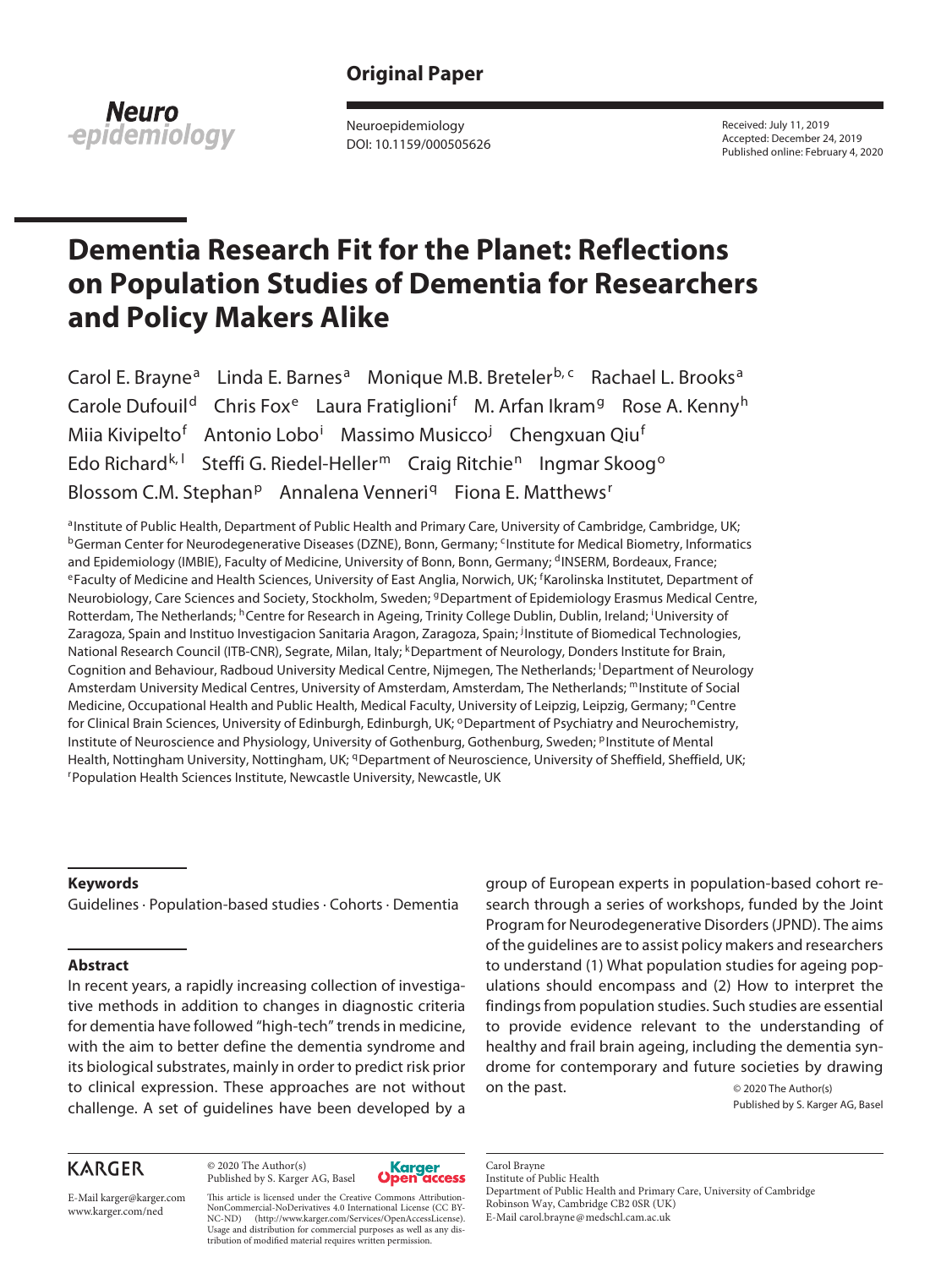### **Background**

#### *Why a Focus on Brain Ageing and Dementia?*

There has been a global increase in the age of our populations, resulting in a rise in the number of people affected directly and indirectly by dementia. The personal and socioeconomic burdens for dementia sufferers and their caregivers are significant as are the costs to society as a whole. Indeed, in 2008, the estimated cost of dementia in the EU was EUR 177.2 billion and by 2030 this figure is predicted to rise to over EUR 250 billion [\[1](#page-12-0), [2\]](#page-12-1). The global cost of dementia care in 2015 was estimated to be in the region of USD 818 billion, approximately 1% of global gross domestic product with the largest proportion of this cost (70%) being spent on informal, social, and direct medical care. It is for this reason dementia is a major public health challenge and has been recognized as a global public health priority by government and nongovernment (i.e., World Health Organisation and Alzheimer's Disease International) organizations [\[3](#page-12-2)].

### *Context*

Why a Focus on Brain Ageing and Dementia?

In order to mitigate the forecasted dementia burden over the next 3 decades, from 50 million people in 2017 to 131.5 million by 2030, there has been an increase in research into up stream prevention, early detection to delay or avert onset, and interventions to support those with dementia once the clinical syndrome is present. To achieve this requires a deep understanding of the nature of the dementia syndrome – in whom it occurs, what the risk profiles are, and what the evidence of impact is of any changes in natural history that might be effected through societal action or individualized interventions.

Substantial evidence on risk from population-based cohort studies has emerged suggesting that age-specific risk for dementia across generations has declined in high-income countries (including the USA, UK, and the Netherlands). There are also some promising findings from trials of interventions on risk profiles, although with limited impact. Through highly selected volunteer cohorts the ability to stage the neurobiological markers associated with clinicopathological Alzheimer's disease diagnosis is emerging with intensive phenotyping [\[4\]](#page-12-3). It is vital that policy makers, funders, and researchers understand the place of volunteer cohorts in the context of populationbased studies. Outputs from our Joint Program for Neurodegenerative Disorders (JPND) workshops set out the discussions and motivation for the creation of the guidelines for undertaking new cohort studies which form this paper.

<span id="page-1-0"></span>Why Will the Guidelines Be Useful?

In the last decades, there has been an intense interest in the exact numbers of people in individual nations who "have dementia," with it becoming a mantra used by governments, charities, researchers, and businesses (e.g., "every 3 s globally a person develops dementia"). The question is, where do these data come from when they are not available from routine data in any country globally? Governments and various constituencies interested in, or with a need to, promote awareness of dementia rely on approximate or estimated numbers, guided by expert opinion, for prevalence (i.e., the number of cases of a disease or condition in a given population), incidence (the number of new cases of a disease or condition that occur over a defined period of time in a given population), natural history, and risk as almost always robust populationbased data are unavailable. Basing policy upon these estimates is likely, unless done with true knowledge of how the estimations are created, to result in a mismatch of resourcing with true need.

<span id="page-1-1"></span>In the last few decades we have seen dramatic increases in life expectancy globally, with primary prevention of chronic conditions such as cardiovascular disease accounting for a significant portion of this increase. Despite this ageing of the population, recent population-based European studies, which have reported on dementia occurrence using stable diagnostic methods, suggest a significant age-specific reduction in dementia prevalence (although routine data-based studies reveal stability or an increase) [[5](#page-12-4)–[1](#page-12-0)0]. This, along with rapidly changing diagnostic criteria, sociocultural environments, mass migration, and generational variation in life course experiences, means that governments can no longer assume that dementia itself and the needs of people living with dementia remain stable as new generations' age.

<span id="page-1-3"></span><span id="page-1-2"></span>Global interest in dementia from research and biological angles over recent years has led to a rapidly increasing armamentarium of investigative methods and associated changes in diagnostic criteria, not just for manifest dementia but also for earlier phases of the underlying neurodegenerative diseases. Recent changes in these diagnostic criteria, in principle designed for research purposes, have incorporated biological measures into new diagnostic criteria which seek to define risk in people before the expression of a full dementia syndrome. The aim is better prediction of dementia and eventually early intervention strategies to decrease risk or prevent dementia onset. Approaches such as these are not without societal implications, for example, health, and life insurance.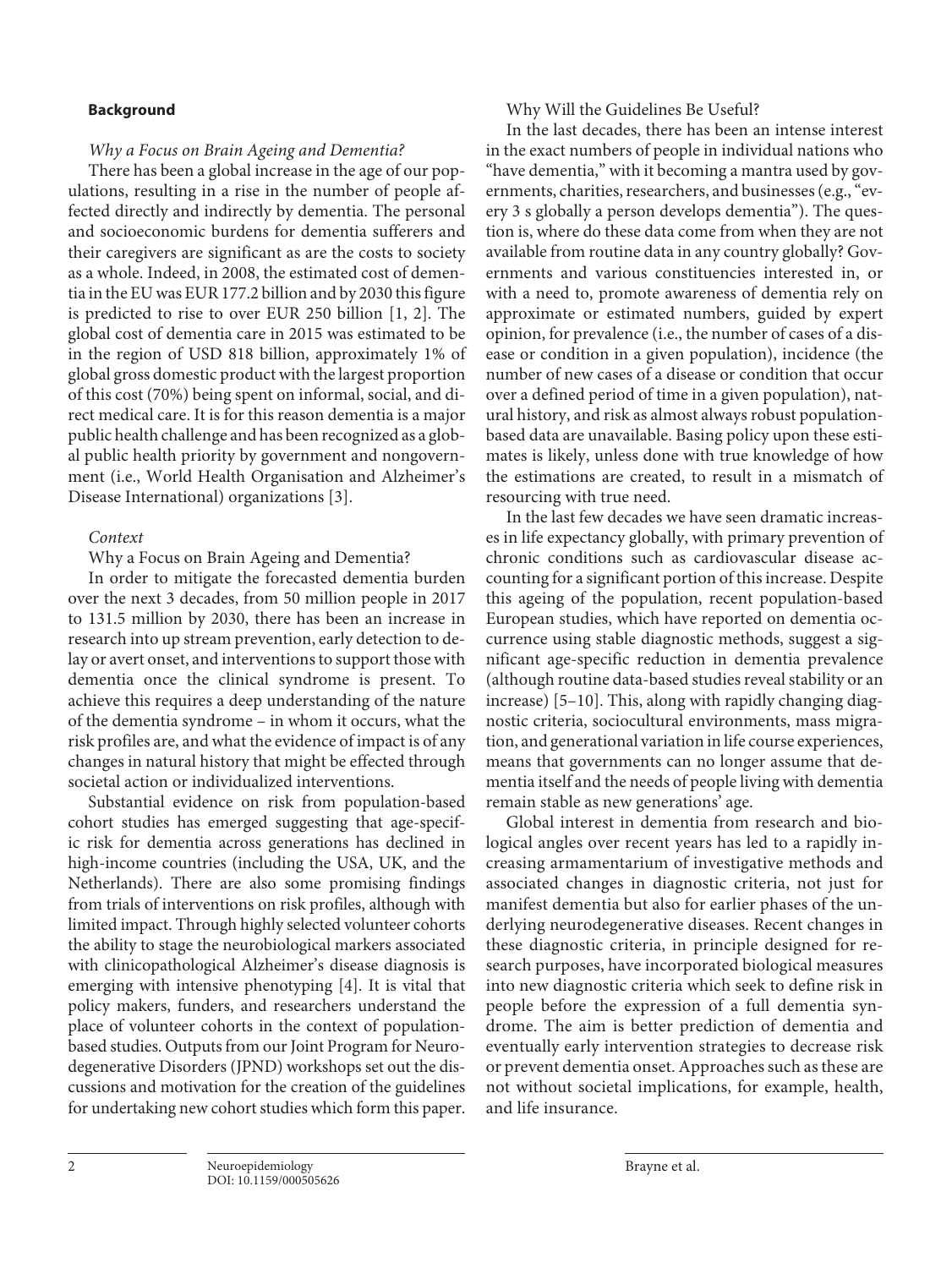There is a need, indeed obligation, for societies and those who determine resource allocation, to invest in those policies on dementia care and prevention with the greatest likelihood of benefit for the population. Further, it is essential that such policies address social and gender inequality. This means that methods for risk stratification promoted for widespread use need to be fully tested in relevant populations, with some estimation of cost and benefit to truly understand risk prediction specific to the context it is to be applied. Development of such policies will require the integration of evidence from new approaches, testing against rigorous standards in relevant populations with detailed evaluation of emerging methods which currently include radioactive ligand imaging (potentially with multiple types of ligand and repeatedly across age).

These new approaches have largely been developed in highly selected volunteer and tertiary setting clinical populations. Accompanying these developments is a particular need to assess performance of any new emerging and sufficiently robust approach in population representative studies in order to assess their clinical utility, impact, harms, and costs.

### *21st Century EURODEM Workshop Framing*

In 2015, a consortium of international dementia epidemiology experts was brought together under the JPND initiative "working groups to inform cohort studies". Prior to the initiation of the consortium, many of the members had actively contributed to the JPND remit and produced outputs to inform that call [\[11–1](#page-12-0)[4](#page-12-3)]. The first meeting of the consortium focused on cohorts and shared experience of investigators who have conducted population-based studies focused on cognition and dementia in Europe both historically (e.g., Cognitive Function and Ageing Study I [CFAS I], Cardiovascular Risk Factors Aging and Dementia and Gothenburg studies) and currently (e.g., Rhineland, LIFE, CFAS II). From these discussions, two themes emerged, Descriptive Epidemiology and Mechanistic Analysis.

*Descriptive Epidemiology* and its methods requires an assessment of definitions of disorders, purpose of diagnoses, the implications of a positive diagnosis, and the ability to synthesize findings across differing geographies, populations, and time. Epidemiology provides a context for health and social care provision at both national and local levels including resource allocation. It also supports, through the knowledge gained and numbers estimated, development of simple analytical models, which can be used to predict the future clinical, economic, and social needs associated with neurodegenerative diseases and the possible impact of population change, whether through intervention or not. This is illustrated by CFAS in the UK, which has been used widely for estimating the future numbers of people with dementia as well as how these might be affected by changes in risk profiles at earlier ages.

*Analysis to elucidate disease mechanisms*, important for determining clinical outcomes, needs to take into consideration the methodological and analytical methods used to assess both risk and resilience factors. Attempts to stratify risk using new criteria for early disease stages with or without clinical symptoms have tended to assume that such factors are stable across time and populations – an assumption that is not necessarily true, unless these have been tested in robust empirical analyses in a range of population-based samples. Risk stratification within clinical settings is seen as valuable; however, the evidence base to date is not yet sufficiently robust and has many shortcomings [[1](#page-12-0)[5](#page-12-4), [1](#page-12-0)[6\]](#page-12-5).

<span id="page-2-1"></span>In the population, *cognition and cognitive change is a continuum*. Over the last decades, attempts to pin down specific boundaries as to what constitutes dementia have created a moving field. The focus on dementia, without thinking about broader mechanistic analyses for brain failure, has created an emphasis which suggested that single proteins might be the answer to most dementia.

<span id="page-2-0"></span>The recent strong move toward *amalgamation of existing datasets*, more or less harmonized, is conceptually attractive. Harmonization and combined analyses can however pose challenges, although traditional meta-analysis can be strengthened through consistent methodological approaches in the primary research cohorts themselves such as was the case with the earlier EURODEM linked incidence studies.

The creation of large samples for analyses may be possible through the pooling of datasets, however, ignoring their provenance is dangerous to later value. Once disconnected from knowledge of their generation, data can become misleading. The "Big Data" revolution, which includes vast amounts of data on individuals (-omics) as well as potential linkages to health and social care records and other internet data (purchases, movement, location), needs to be led by those with deep population engagement and understanding. This includes epidemiologists and experts within disciplines related to population health and well-being with support from bio-informaticians, machine learning/artificial intelligence experts, and the biomedical community. At present, efforts are not balanced in this way with the danger of heaping the

#### Dementia Research Fit for the Planet: Reflections on Population Studies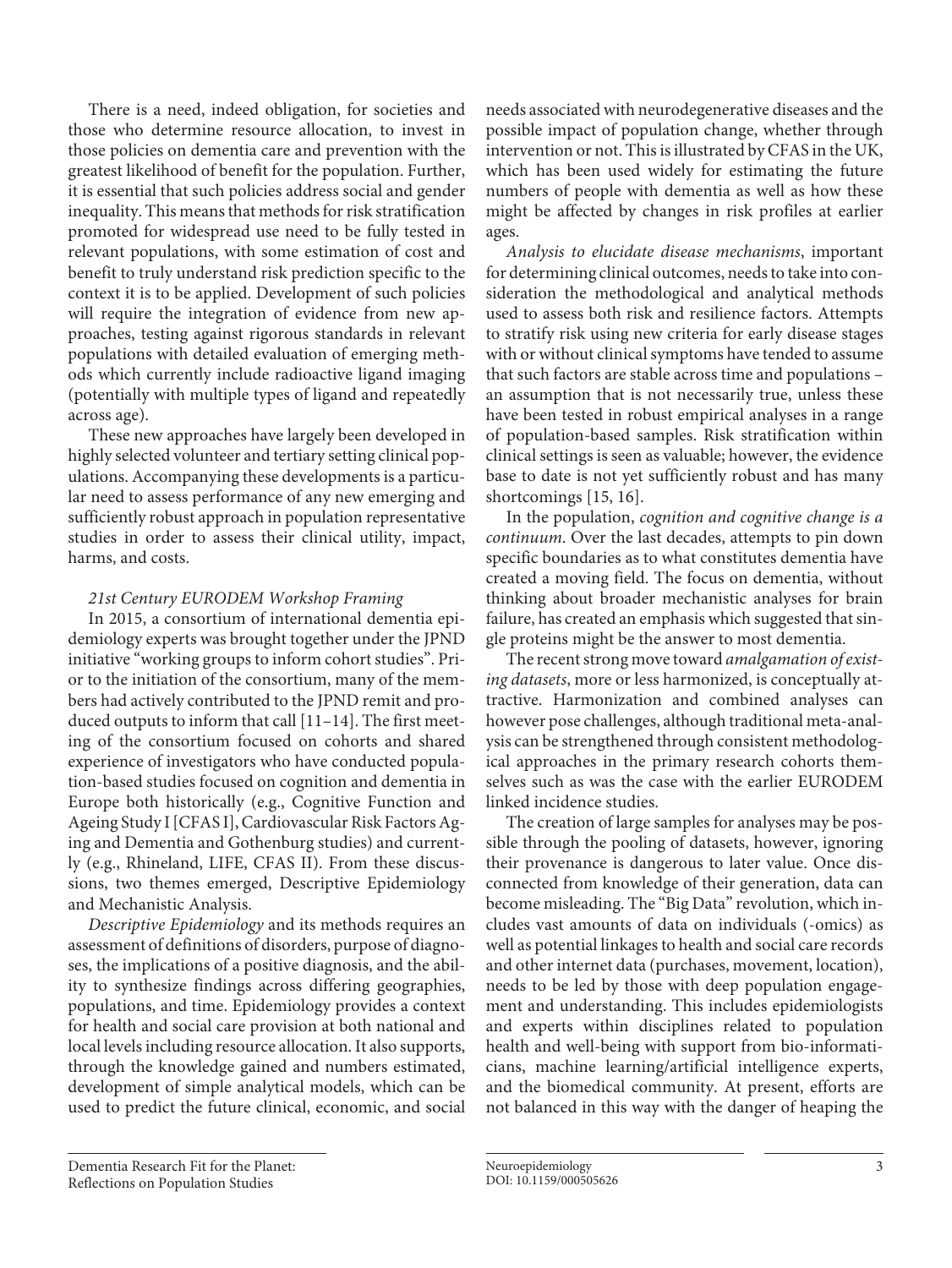rich rainbow of cohort resources into a single bucket of brown sludge from which little can be gleaned ("Rainbow in a Bucket").

Artificial intelligence is increasingly making its way into clinical practice (e.g., in diagnostics and imaging); however, its reliance on historical data, which are based on biased data generation or clinical practices, could create or perpetuate biases which may worsen patient outcomes. By strategically deploying AI and carefully selecting underlying data, algorithm developers can mitigate AI bias. Addressing bias could allow AI to reach its fullest potential by helping improvement of diagnosis and prediction while protecting patients [\[1](#page-12-0)[7\]](#page-12-6).

Cohort studies can be a key contributor to the evaluation of novel diagnostic and prediction methods being developed in clinical settings. In order to understand the implications of rolling out such novel diagnostic methods, existing studies can provide a valuable base to test utility and pitfalls of implementation. Recent meta-analyses have highlighted inconsistent, and at times, poor methodological quality for validation of new diagnostics and prediction tools. In reaction to this, the Cochrane Collaboration developed the STARDdem criteria for diagnostic studies in dementia. A similar approach to quality assessment for prediction is also required for observational cohort studies specific to the array of potential risk and protective factors investigated as predictors from dementia cohorts [\[1](#page-12-0)[8\]](#page-12-7).

In order to maximize investment in large studies without clinical diagnostic outcomes, but with well-measured cognition, particularly with regards to functional and social change, a good and integrated understanding of previously conducted research is required.

Historical investment in cohort studies of populations in Europe has undoubtedly strengthened the continent in the field of ageing (and dementia) research; however, it is apparent that there are still many unanswered and emerging questions. Prominent among these are whether dementia occurrence is changing as global population age is shifting; whether clinical profiles of dementia and their associated endobiological phenotypes are changing and will continue to change further; whether the relationship between diagnosis, disability, dependence, and survival as outcomes is changing; and what the interplay of relevant risk factors is at earlier life stages.

Uniquely placed to address these questions in a way that can be compared across time periods and geographies are population representative cohort studies. These are not simple to finance, design, run, and sustain. As such, there is a compelling need to both ensure maximization of the value of existing data and argue for investment into specific new studies which can address questions relevant to contemporary and future populations at intermittent time periods, across geographies, and communities, most notably in areas where there is little or no contemporary or historical data.

<span id="page-3-0"></span>These recommendations and guidelines aim to inform a wide range of audiences including researchers entering the area of dementia. They aim to assist dementia researchers understand what a population representative perspective is, where it fits, and critically, will provide the background framing for policy makers and funders who make decisions about the balance of research funding available to existing and new work, across biomedical and policy relevant domains. The guidelines cover all elements of the evolution of the dementia syndrome and cognitive impairment which does not meet criteria for dementia (whether mild cognitive impairment or the wider category of non-demented cognitively impaired).

### **Basic Orientation**

*What Are Population Representative Cohort Studies?*

<span id="page-3-1"></span>The definition of a population representative cohort study is not straightforward; here, the distinction between population derived and population representative can help (Table 1). While many cohort studies are population derived, relatively few are population representative.

Few volunteer cohorts across the life course have robust links to their original sampling frame; however, they have provided the bulk of our knowledge relating to risk factors for and the evolution of dementia within a given cohort. Without these links to the original sampling frame, such studies provide less evidence for the translation of findings back into the whole population of interest. Conversely, there are also limitations of population representative cohorts, which typically suffer from higher attrition rates than their volunteer counterparts and this, if not taken into account using appropriate biostatistical methods, can lead to biased findings on incidence rates and risk estimation.

What is meant by the word population and the relationship between personalized and collective approaches requires new scrutiny. This relationship is extremely important in the fields of dementia research and public health, as it is used as the basis for decision making regarding the balance of investment for current and future populations. There is a need in population descriptive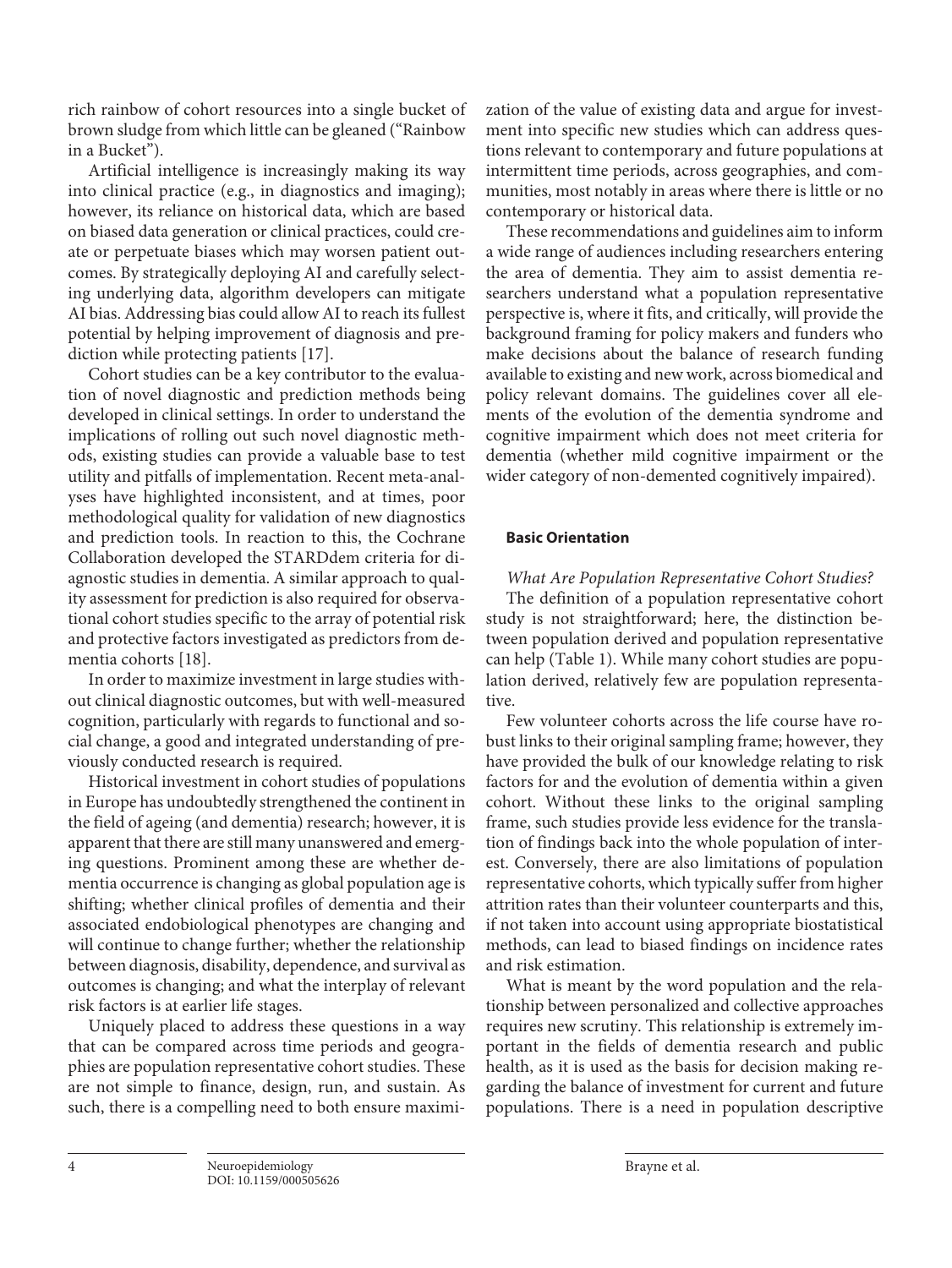**Table 1.** Population derived versus population representative

|                 | Population derived                                                                                                                                          | Population representative                                                                                                                                                                                                                                                                                                                                                             |
|-----------------|-------------------------------------------------------------------------------------------------------------------------------------------------------------|---------------------------------------------------------------------------------------------------------------------------------------------------------------------------------------------------------------------------------------------------------------------------------------------------------------------------------------------------------------------------------------|
| Sampling        | - The original sample is drawn from a population,<br>no matter how unrepresentative the final sample is<br>after recruitment and subsequent follow-up waves | - Recruitment is from a known population base. Can support purposeful<br>sampling from geographical areas or other defined clusters                                                                                                                                                                                                                                                   |
| Key<br>features | - Volunteer studies examples include UK BioBank                                                                                                             | - Provenance of recruited sample is known and can be mapped back in a<br>robust statistical manner to the original population with appropriate<br>acknowledgement of potential bounds of uncertainty<br>- Some information on the unseen population should ideally be available.<br>This can be in the form of aggregated contextual knowledge for the given<br>population as a whole |

work to consider which groups are missed and underrepresented, even in studies that have been conducted with a view to be population representative.

Full exploration into research findings generalizability is rare, with most findings assumed to be generalizable from one setting to another. The dementia research field has an abundance of such examples; with many papers citing the need for their findings to be translated beyond the populations in which the evidence was generated. Sometimes these findings will be robust, often they will not. This lack of awareness of evidence provenance and generalizability is crucially important from a public health perspective and is likely to be a contributing factor in the repeated lack of replicability of findings in new samples. However, lack of replicability can also be attributable to genuine differences between populations across geographical areas and time periods; findings which could present new research questions [\[1](#page-12-0)[9\]](#page-12-8).

Further critical areas of importance are the definitions of the original population sampling frame that is, who is, and who is not, included. This is particularly important for hard to reach or underserved, vulnerable populations and often includes those in care settings. Response rates and attrition are also critical in assessing the value of research in terms of generalizability and population meaning.

Since the development of genomic and biomarker measurement, the need for representative populations in studies has been neglected. Convenience samples are often studied without much attention being paid to selection bias. This does not mean population representation no longer matters. The poor performance of almost all studies of biomarkers when drawing on population approach is a major concern. The disconnection between tertiary clinic practice and performance in "usual" populations is not intuitive and poorly understood. It does not receive the attention it should, given the cost and potential harm to individual patients if tests developed on one population are applied to another in which the test has not been validated. A good example of this premature translation across settings from research to clinical might be amyloid imaging, which has not fared well in scrutiny of how robust it is through the Cochrane evidence review [[2](#page-12-1)0].

<span id="page-4-2"></span><span id="page-4-1"></span>Current and future cohort studies, while highly valuable alone, can be further enhanced through the harmonization of data into a single structure for analyses. Harmonization is, however, extremely challenging and is more often an aspiration rather than achieved, other approaches are possible and can be more efficient [\[2](#page-12-1)[1\]](#page-12-0). It is important when designing new cohort studies to consider anchoring points to past studies and ensuring the use of consistent methodological approaches which will allow for harmonization and comparisons across time and space.

<span id="page-4-0"></span>What is needed is strong support from policy makers and dementia researchers embarking on new work to integrate and interpret the gaps in current knowledge of the types and value of existing research, including epidemiological principles, approaches, and the role of harmonization and cross-study collaborations.

### *What Are We Actually Studying and Why?*

In all research, including those making investments and those interested in current and future public health and population meaning we must always keep in mind the questions "what exactly is the thing we are studying?" and "how relevant is this to the societal concern of dementia and associated states in current and future populations?" In other words, if a new disease concept such as "pre-clinical Alzheimer's disease" leads to an epidemic of a diagnosis but one which has a benign prognosis, what does this mean for the societal "burden" of dementia and for the way in which an ageing society views itself?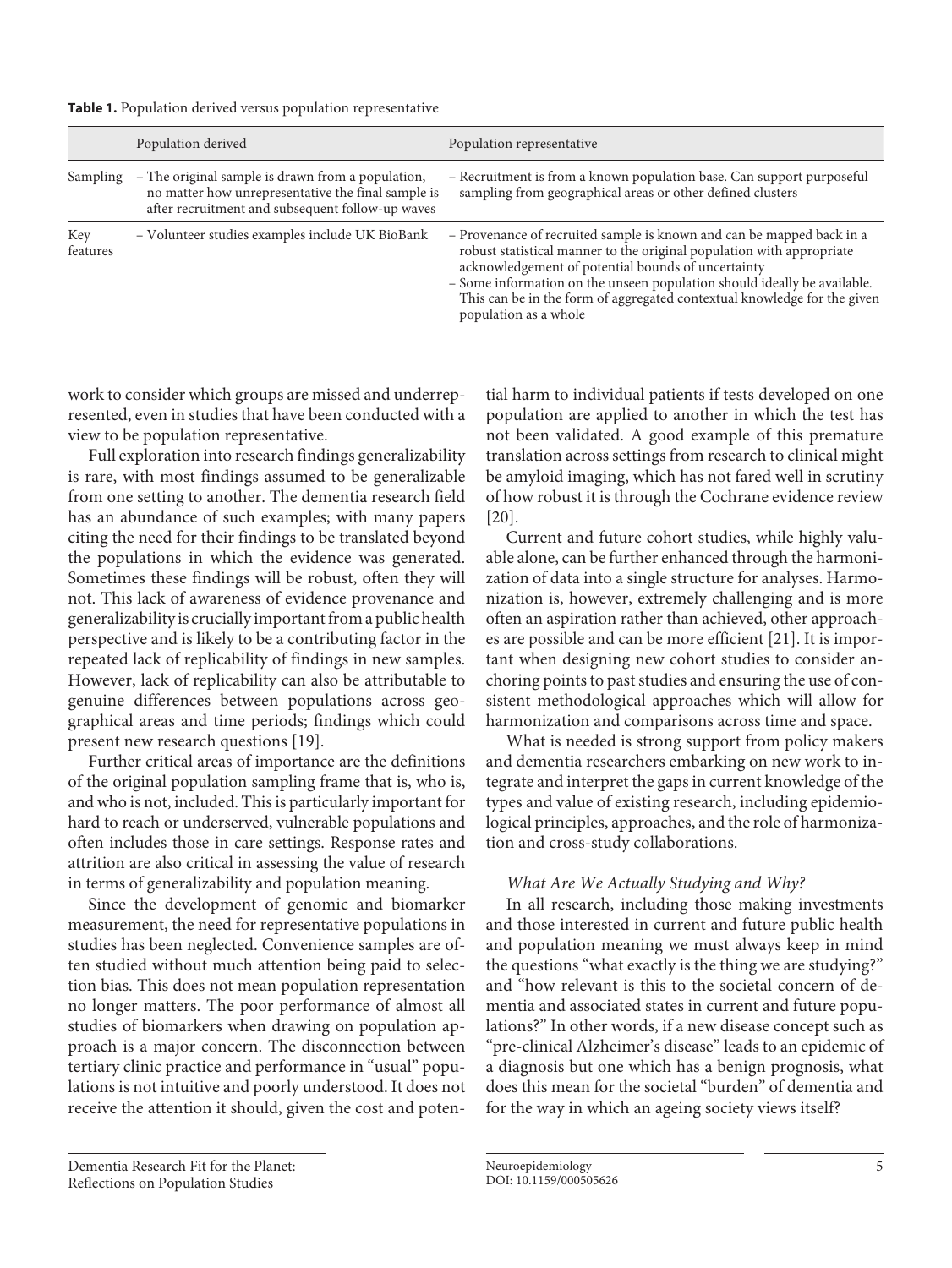Dementia is a clinical syndrome, a valuable diagnostic label with a long history. Since diagnostic criteria were introduced these have moved from discursive texts to more specific lists of signs and symptoms. Early definitions that incorporated knowledge about vascular factors and ageing itself became replaced in the era of drug discovery by an emphasis on clinically diagnosed Alzheimer's disease, with its assumptions of pure underlying neuropathologies, and focus on particular proteins. More recently, this has been complemented by the rediscovery of vascular contributions to dementia, Lewy Bodies, and Parkinson's Disease, the multietiology of the relatively earlier onset frontal-temporal dementias and, most recently, the contribution of TDP-43 to not only frontal-temporal dementias but also hippocampal sclerosis. Knowing the extent to which diagnoses in cohort and specifically selected population studies differ from real life settings is crucial to determining the potential of any particular study to provide valuable insights into how risk reduction and prevention need to be tailored for populations, particularly those with the greatest occurrence of dementia.

Some have suggested that population studies of dementia are unnecessary, and that we can rely on clinical records or indeed forms of machine learning. If we had accurate, valid, reliable relationships between real time life and the data that are captured on each of us in many different places, including health and social care, this may be possible. However, this is not the case. Such data are biased or inaccurate, and it is essential that diagnostic ascertainment bias is considered if systems are to rely on routine data.

There are changes across time in the way in which diagnoses are made, and by whom. If diagnoses rely on clinical consensus and changing availability and interpretation of data, whether routine or from dedicated surveys, it is possible for diagnostic creep and boundary shifts to be introduced creating an illusion of change where there is none. In a study that is testing for change across time it is essential that the same symptoms give the same diagnoses for person number 1 and 1,000 measured at time 0 and 5. The more invasive and less typical the diagnostic ascertainment the more likely that heterogeneity in diagnosis is removed, but at the cost of increased participant burden and attrition bias into diagnostic phases.

Different approaches to defining dementia adversely affect comparability of data across time and cross sectionally between, for example, geographies. In this regard, capturing social, functional, and cognitive outcomes and avoiding medical categorizations can overcome such inconsistencies although it introduces a welcome focus on

what is meant by cognitive and functional decline, with the latter's relationship to context and comorbidity key too. Of greatest value are prospective cohort studies which apply consistent measurements of outcomes; however, cross-sectional studies are still of value if they accurately relate to a meaningful denominator [\[1](#page-12-0)[5\]](#page-12-4).

Deep knowledge of population incidence and prevalence, including careful phenotyping across age, gender, education, culture and socioeconomic status, allows for better scrutiny of the research arising in more selective settings and the claims are made based on the results. Predictions can be tested with known outcome data and models improved. Biological metrics have been promoted to establish who in the population might be at risk of future dementia syndrome; however, these particular metrics cannot be assumed to either be sufficient to avert the dementia syndrome or indeed to replace knowledge of the lived life of individuals within their social and cultural contexts.

Taking a consistent approach to measurement allows trends in incidence and prevalence to be monitored. One way of doing this could be through the creation of a sentinel population in anchored clinical centers across Europe which collect a minimum core data set of longitudinal assessment from extant and newly created generational cohorts. In order to inform science and policy, as the cohorts represented at the workshop have already done, these would need to consider dementia development in the context of ageing, including noncognitive influences on morbidity in dementia, for example, social, physical, and economic factors as well as traditional cognitive approaches.

Cohorts with diverse populations allow for stratification and risk assessment that is robust. This in turn can be used either within cohort studies or in new population-based trials to test the potential for changes in trajectories. At present, the pressure to measure biological metrics in people with and without symptoms that might indicate early change has had a profound impact on some clinical services such that biomarker salience in diagnostic pathways is becoming the norm in settings, blurring the routine with the research agenda. This is clearly premature, with little evidence of real clinical value as yet. Demand has been driven by awareness, but without evidenced interventions or certainty in prognosis, undertaking such tests in large numbers of people is of poor value for health care investments where other evidenced opportunities exist to improve health and wellbeing.

<span id="page-5-0"></span>As noted above new research criteria [\[22\]](#page-12-1) have changed the boundaries used in a variety of diagnostic criteria re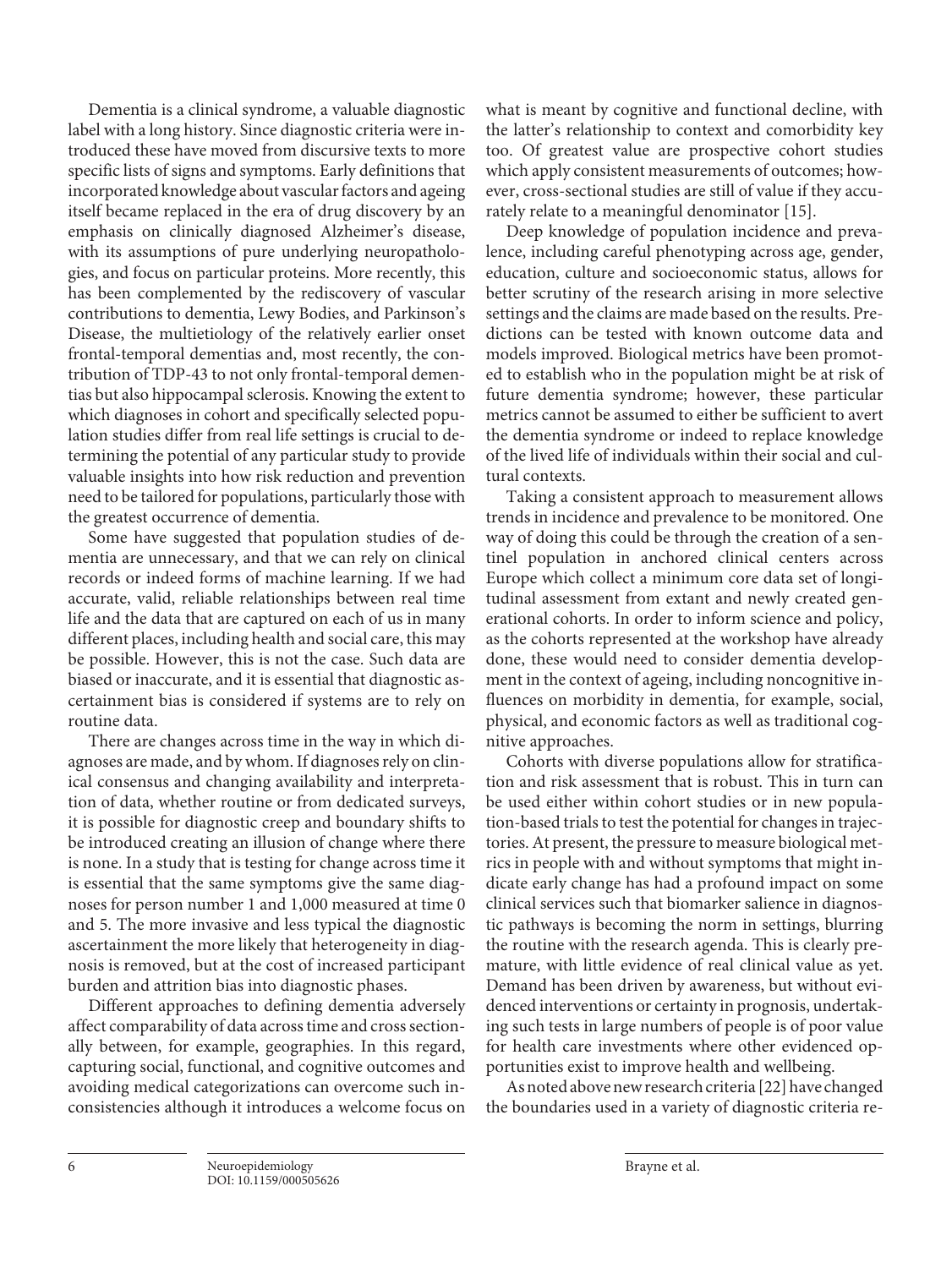<span id="page-6-0"></span>lated to dementia (mild cognitive impairment with its changing definitions and Alzheimer's disease being key examples), and it is important to test systematically, and in relevant populations, the impact and meaning of such changes [\[2](#page-12-1)[3\]](#page-12-2). An example of the effect of new diagnostic criteria is that we do not know what the association and progression of novel biomarkers are in relation to disability and loss of independence. Population-based studies are essential to validate or refute their value and ensure that findings from the bench can be translated to the individual.

As well as the focus on the outcome of dementia, trends in the factors associated with risk for or protection from dementia are required from populations across the life course, for example, education and prevalence of smoking. Changes in these risk factors can be modeled for their impact on future dementia and the impact tested directly against the potential for therapeutics. Given the lack of effective treatments for any dementia, even those of early onset, such modeling can be done to test what would the impact of a medication have to be and at what age to reduce dementia risk by matching amounts to the life course risks already known [\[2](#page-12-1)[4,](#page-12-3) [2](#page-12-1)[5](#page-12-4)]. New findings can then be scrutinized to see how they measure up to these known life course risks.

Although dementia as a syndrome can be analyzed as a single concept for certain purposes related to policy, health services, and public health, research does need to reflect its enormous heterogeneity. Researchers need to be aware of this heterogeneity, how the cohort studies represent dementia, and how their research fits into this. For cohort studies that aim to compare across geography and time, it is absolutely essential that there is consistency in approaches to study diagnoses, so that diagnostic drift and clinical shifts do not introduce systematic bias.

## *What Is the Role and Value to Society of Population Representative Studies in Primary, Secondary, and Tertiary Prevention? Setting the Agenda*

The answer to this question hinges on the gaps in dementia research. While the research agenda is heavily influenced by those in clinical and biomedical fields, it is also determined by funders, politicians, and interested groups such as pharma, diagnostics, and technological innovation leaders, charities, patients, their families, carers, and the media. These constituents use epidemiological evidence of the size of the dementia "epidemic" or "tsunami" to justify particular activities. Rarely has there been evidence of reflection as to whether their promotional work actually maps onto the population evidence noted above. An example is the fact that dementia is commonest in the oldest age groups, but that imaging studies are focused on the smaller populations at higher risk in younger age groups. Recommendations for clinical practice for all dementias are often based on knowledge from memory clinics and specialist centers ignoring the fact that most people with dementia have multiple comorbidities and would not pass through such clinical services.

<span id="page-6-3"></span><span id="page-6-2"></span>One activity that attempted to counterbalance these perspectives is that of the James Lind Alliance [[2](#page-12-1)[6](#page-12-5)]. This is a UK-based exercise exploring what the more general public consider as research priorities. It was developed in response to the fact that so little research actually addresses what people see as the need for evidence in many areas of challenges to health and wellbeing. The James Lind Alliance [[2](#page-12-1)[7](#page-12-6)] is one in which the people, a much wider audience than general in terms of who drives the pattern of research funding and decision making, have a chance to pitch their perception on the questions unanswered by research. In the dementia-focused exercise, responses were distilled and synthesized into answerable questions, the literature searched on whether robust evidence exists and if not, these uncertainties were confirmed and a process of prioritization using established methodology followed. This process was conducted for primary, secondary, and tertiary prevention with the public and wider professional and institutional groupings. Over 4,000 individual questions were submitted, and all the questions were framed in terms of the public health prevention model [[2](#page-12-1)[8](#page-12-7)]. Such exercises are being conducted in other countries too (e.g., Canada).

<span id="page-6-4"></span><span id="page-6-1"></span>A public health research approach can meet these uncertainties as it is inherently multidisciplinary and relates to relevant populations and disorders in their societal context. Such work emphasizes the limited progress made with studies such as biomarkers in understanding their general limited specificity. Well-designed population representative cohort studies can address the urgent concern that, in pursuing the diagnostics currently being promoted in some clinical practices, we might be labeling a large group of people as suffering from a "disease" who would not develop symptoms in their lifetimes.

### **Prevention**

### *Primary Prevention*

The definition of primary prevention depends on perspective. If modifiable risk factors for the development of dementia are identified, and treatment of these will reduce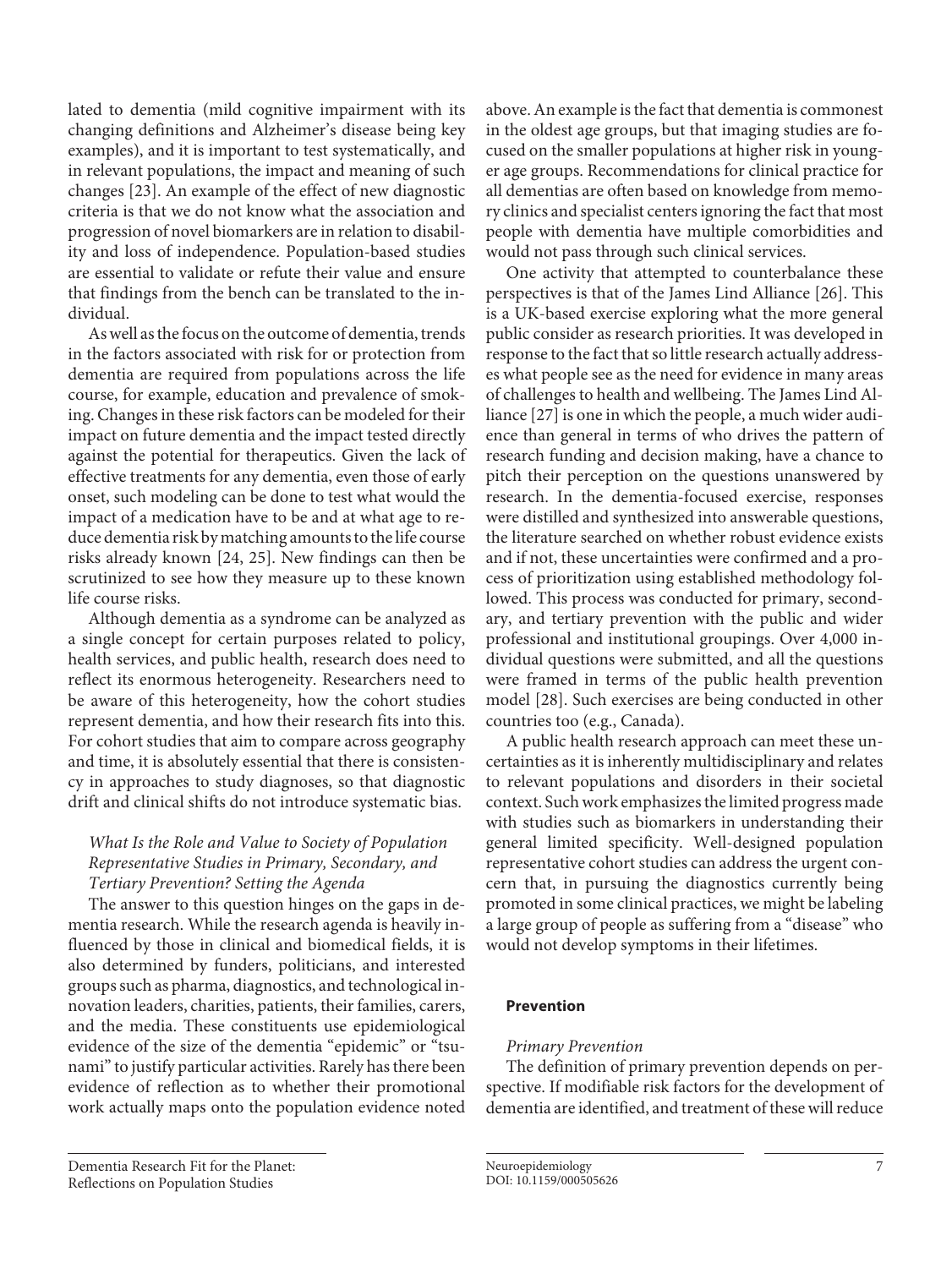risk of developing dementia, this would meet the definition of primary prevention. However, if this concerns biomarkers that are a marker of the earliest pathological manifestations in the development of a later clear-cut condition, such as cervical dysplasia, this is not primary but secondary prevention. We have compelling evidence of primary prevention at population level in many countries that has led to age-specific reduction of dementia risk [[2](#page-12-1)[9](#page-12-8)], but without very clear knowledge of what life course factors contributed to/fostered this reduction.

Many countries now seek to include brain health in their health promotion messaging. This has encouraged an increase in individuals actively engaging in what they perceive to be risk-reducing activities such as physical, social, and cognitive activities. Balancing individualistic approaches with those for whole populations needs to be based on what benefit will be derived for whom. Individualistic approaches can further increase inequality, already apparent in dementia risk [\[7](#page-12-6), [3](#page-12-2)0]. Such approaches are unlikely to be of value to less advantaged populations within and across countries. Trials and long-term natural history studies in diverse populations are important in this area to inform what can be done in whole populations, for particular types of societal and individual interventions [[31](#page-12-2)]. Formal trials are often challenging in contexts in which the policy environment is changing, but it is important to strengthen methodologies that can evaluate natural experiments rigorously. Clinical conditions that constitute dementia risk are already being used in the UK health system ("health checks" now include dementia as an outcome for people with higher risk through conditions such as diabetes and stroke).

<span id="page-7-1"></span>How do population cohort studies inform primary prevention research? Knowledge of whole populations informs trials, their designs, and their implementation. Population studies can also assist in the evaluation of primary prevention strategies through modeling and natural experiments (such as cohort changes). Estimation of treatment effects can be calculated using population data [\[3](#page-12-2)[2,](#page-12-1) [33](#page-12-2)], and population studies can inform primary prevention through adoption of interventions. Population studies also allow for quasiexperimental designs to be considered. For instance, the regression discontinuity design allows for estimation of treatment effects without the need for randomization [[3](#page-12-2)[4](#page-12-3)].

Various risk factors (e.g., health and lifestyle risks) for dementia exert different effects throughout the life course, with potential cohort-effects depending on population characteristics, cultural context, and era in which data were collected. Research to support future prevention

programs must cover the full spectrum of primary prevention, from targeting at risk groups to the whole population. Specific attention should be paid to cohort effects and geographical differences influencing the observational data on which future interventions will be based.

## <span id="page-7-0"></span>*Secondary Prevention*

Secondary prevention concerns any intervention intended to slow down neurobiological processes that are part of pathological pathways, and those interventions that reduce further cognitive decline in those with cognitive impairment not sufficient to merit dementia diagnosis. Biomarkers (CSF, imaging) and early clinical signs (such as neuropsychology or psychomotor disturbance) have the potential to be the measures that provide such detection (as in cancers). The marker needs to be extremely well understood and its relationship to the disorder in question must be very close indeed such that individuals (of particular age, sex, etc.) with particular metrics can be given their prognosis within reasonable bounds of uncertainty [\[3](#page-12-2)[5\]](#page-12-4). If biomarkers that can be obtained in a noninvasive, or minimally invasive way, have sufficiently good test characteristics (i.e., in terms of sensitivity, specificity, predictive accuracy, validity, and reliability, etc.) in the general population become available, and there are very effective treatments for that particular disease such that early detection changes natural history with much improved clinical outcomes it is conceivable that these could also be used for selecting the right target population for a secondary prevention program. This needs to draw on existing population cohort studies, to understand fully what the implications of the screening itself would be for the particular society.

Population data on natural history for biomarkers and clinical signs, their evolution, and relationship to outcomes of relevance to populations in which a disorder occurs are critical to progress the field of secondary prevention. The settings in which tests are used are extremely important, for example, prostate-specific antigen performs poorly in primary care but well in secondary and tertiary clinical settings. This requires knowledge of biomarkers in appropriate unselected populations to be studied using the proposed measures (usually "validated" in selective settings) on a repeated basis to see how well those who progress to develop a disorder within a population setting are identified by the proposed test or combinations of tests. Currently, even programs such as breast screening are being evaluated to attempt to make them less harmful to those who will not benefit. At present, a neglected consideration for secondary prevention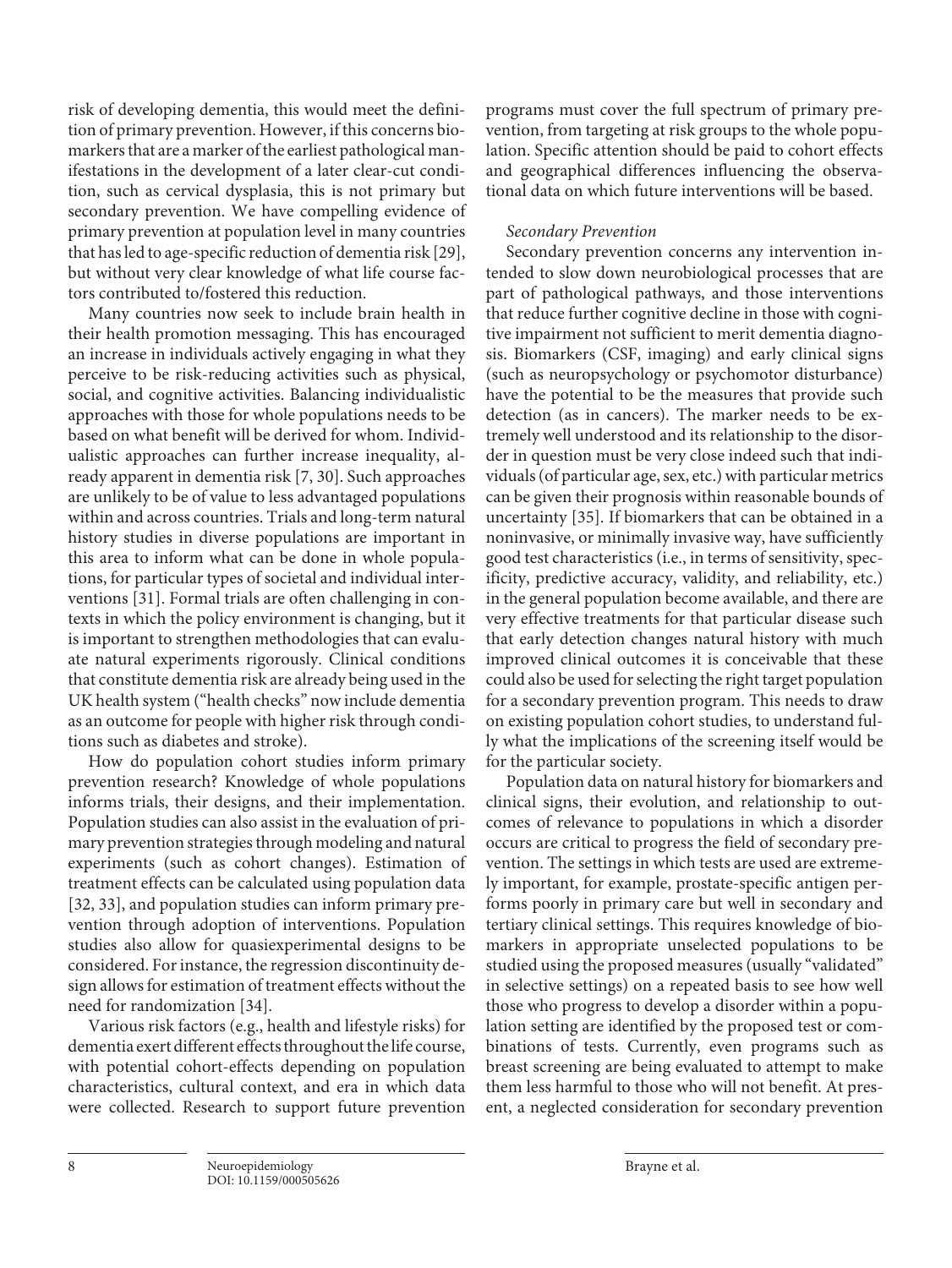| Table 2. Prevention types |
|---------------------------|
|---------------------------|

| Prevention type | Definition                                                                                                                                                 | <b>Benefits</b>                                                                                                                                                                                                                                                       | Considerations                                                                                                                                                                                                                                                    | Role of population studies                                                                                                                                                                                                                                                                                                                             |
|-----------------|------------------------------------------------------------------------------------------------------------------------------------------------------------|-----------------------------------------------------------------------------------------------------------------------------------------------------------------------------------------------------------------------------------------------------------------------|-------------------------------------------------------------------------------------------------------------------------------------------------------------------------------------------------------------------------------------------------------------------|--------------------------------------------------------------------------------------------------------------------------------------------------------------------------------------------------------------------------------------------------------------------------------------------------------------------------------------------------------|
| Primary         | Upstream prevention<br>of a disorder or<br>disease<br>occurring                                                                                            | Can be targeted toward whole<br>populations, communities, or at<br>individual levels<br>Can be targeted at high risk<br>populations based on clinical<br>characteristics                                                                                              | Individualistic approach<br>to health that may lead<br>to a further increase in<br>health inequalities                                                                                                                                                            | Data from population<br>studies contribute to<br>models about which risk<br>factors have the greatest<br>prevalence and potential<br>for societal and service<br>action<br>Without longitudinal data<br>on risk from population<br>representative studies for<br>given populations, the<br>true potential for primary<br>prevention cannot be<br>known |
| Secondary       | The early detection of<br>a disease process<br>or the risk for a<br>disease progressing in<br>which the natural<br>history is understood<br>and well known | Prevention/risk reduction<br>programs can be<br>opportunistically delivered or<br>delivered through screening<br>programs<br>With biological secondary<br>prevention the assumption<br>is that interruption of pathways<br>will be beneficial<br>at later life stages | Consideration to<br>settings in which<br>tests are used are<br>extremely important<br>Justification must be<br>made regarding offering<br>biomarker screening to<br>an asymptomatic<br>population about the<br>harms and<br>benefits of any given<br>intervention | Population-based studies<br>are essential for collecting<br>knowledge on how<br>secondary prevention<br>strategies should be<br>implemented                                                                                                                                                                                                            |
| Tertiary        | The mitigation of a<br>disorder once present                                                                                                               | Largely developed through trials<br>in clinical and other settings.<br>Also available on relatively small<br>numbers from within cohorts,<br>also includes end of life care                                                                                           | Applying costings based<br>only on those seen in<br>services would not take<br>into account the full<br>range of need                                                                                                                                             | Population studies are<br>required to capture a<br>picture of the whole<br>population as it is in<br>society                                                                                                                                                                                                                                           |

is the nature of the evidence base required to justify offering biomarker screening to any asymptomatic populations about harms and benefits of any given intervention(s). In other words, what is the "offer" to society and an individual and what are the potential full costs (financial and other) of such an offer. All screening does harm, a fact that is relatively underrecognized [[3](#page-12-2)[6](#page-12-5)].

Policy for secondary prevention programs must be based on robust evidence, and internationally accepted guidelines for such screening have been well described by the World Health Organisation, the US Preventative Task Force work, and the UK's National Screening Committee [[3](#page-12-2)[7–](#page-12-6)[3](#page-12-2)[9\]](#page-12-8). Up to date population-based studies, including cohort trials, are essential for knowledge about how secondary prevention should be implemented once preliminary trials have been conducted. Population evidence is crucial in the design of the research and policy development in this area.

### *Tertiary Prevention, Including End of Life*

Tertiary prevention means that for those people who have presented to health and social care, relevant and evidenced possibilities can be offered. The evidence base here is largely developed through trials in clinical and other settings, such as care homes and includes any intervention in those who have a diagnosis of dementia. It is a key that this also encompasses research about a dignified and compassionate approach to end of life care and decision making.

Population studies are again relevant as clinical settings do not capture the needs of the population as seen in the community. Individuals come and go from clinical services and are not then followed up to death. Indeed, primary care practitioners will not necessarily see those who are well supported within their communities. Research needs to describe the whole population, not just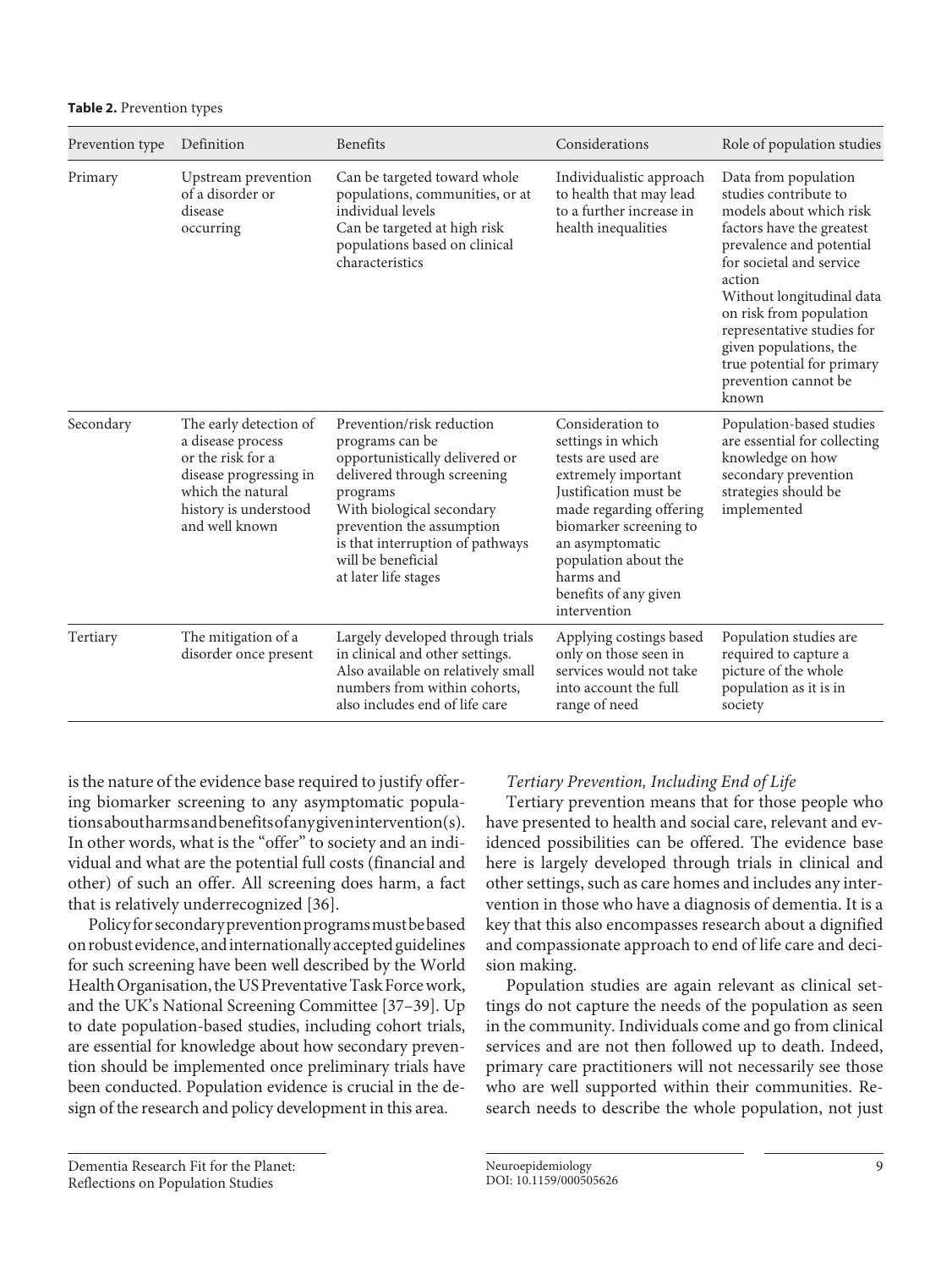those seen in particular settings in order to understand the reality of dementia in populations. Applying costings based only on those seen in services to all people with dementia does not take into account the full range of need and may well be severely impacted by the unique characteristics of the individuals in such studies. The complete picture of the natural history and cost of dementia may therefore be inaccurately estimated. Such research informs policy development in an important and unique way, relevant to work such as the UKs NICE assessments (and similar ones elsewhere in Europe and beyond). Population-based studies provide a background and a potential resource in which research aimed at tertiary prevention can be developed. Trials that work with this kind of approach are more likely to be relevant to the ultimate aim of all health research to improve lived lives for the population (Table 2).

#### **Guidance on Understanding Existing Data**

In order to conduct truly informative integrated analyses with cohort data for the purposes of addressing the areas noted above, the following areas as outlined in the checklist in Table 3 must be well understood. Quality of reporting in these areas is highly variable, but it is increasingly recommended by journals that this is improved.

### *Commentary*

Most studies will not be able to meet the highest standards in all of the areas outlines above. However, some attempt is warranted, and any findings presented without sensitivity analyses to explore the impact of inevitable imperfection of all studies should be treated with caution. This is because the study will not be able to contribute fully to synthesized approaches about whole populations.

There will be internally valid questions that can be answered without going through this challenging list, but these will be divorced from true populations and thus their meaning for policy and future populations will be unclear.

### **Guidance on Repurposing and Establishing New Cohorts to Address the Areas Above**

If you are planning on establishing a new cohort, first of all, assure yourself that the planned new cohort will truly have added value to answer specific research ques**Table 3.** Checklist for evaluation of population relevance

#### Original purpose

Details of the sampling frame, how it was generated, whether it is up to date, patterns of migration, and whether it includes care settings

Approach to participants, opt-in, opt-out, incentives, and exhortations

Details of the consent process

Response rates

Where people were interviewed, what they were offered. Uptake of different study offerings in terms of detailed phenotyping

What type of person did the interviews, how were they trained, evidence of quality control, and was clinical examination involved

Reasons for refusal within the study – gate keepers and proxies, individual refusal, specific refusal on questionnaire or investigation items, interviews abandoned

Ability to characterise the nonresponders at the population/geographical level

Attrition details (moving, death), over time

Further information on those who did not take part – complete or partial and if partial what are the characteristics of the people with missing data and the missing data themselves

Measures collected – origin of questions, validation if available (against what gold standard), whether coding and by design missingness exists

Do the measures include sufficient basic sociodemographic perspectives to provide contextual information for assessment of interpretation and generalisability?

Was the respondent interviewed alone? Were proxy informants involved?

Has there been stability of questions and measures across time? If not, how have questions changed and what is the potential implications of that change?

If biological samples were collected, are they appropriate to the questions being addressed? This includes the way they were taken, who by and how were they handled (e.g., immediately and shipped to storage, stored, extracted, and analysed)

How have problematic areas such as different IADL and ADL for men and women through cultural disability been explored

If routine records were used in follow-up what was the health system at the time and what biases/influences could have been introduced for example, health service and social policy change?

Have any or all of these factors been examined in any outputs to date? If yes, is it only to say these might introduce bias or limitations or is there further exploration to test which way the bias might go and how large it might be?

Have the findings been contextualized using all this information to assess what the true value of the outputs are? This means for that population, in relation to other known, nonindependent risk factors and the potential for population impact is (i.e., meaningful effect sizes rather than *p* values)? This is in contrast to limited publication of narrow associations that do not provide context and meaning

ADL, activities of daily living; IADL, instrumental ADL.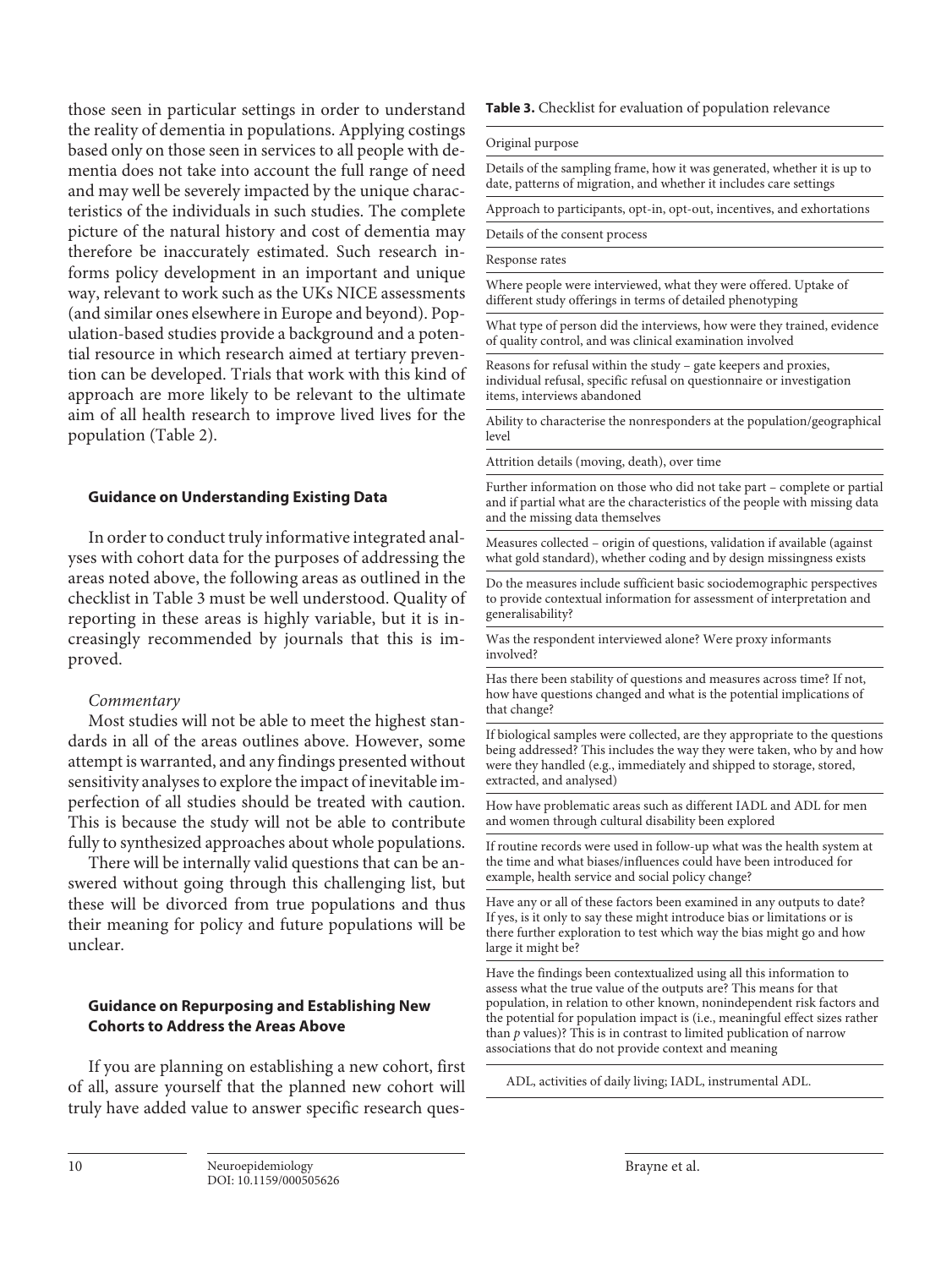**Table 4.** Guidelines for undertaking new cohort studies

*Aim: Could the question be addressed through existing cohorts or other approaches?*

Design of study

Knowledge of the population denominator, in as much detail as allowed prior to sampling (and usually consent)

Ability to understand reasons for refusal from all participants (as much detail as can be allowed within ethical considerations)

Options for levels of participation (clinic visit, home visit, internet response, informants, medical/social care record access) to increase participation rates

Considerations of enticements or remuneration for participants

Covering sociodemographic features and migration within and across regions and countries

Special undertakings for underrepresented populations

Capacity and consent and how to maximize response

Interval of change, how much and how often?

Development of strategies to minimize loss to follow-up

*Measurements: Will there be sufficient power to address key questions?*

Core elements that can be compared across all new studies are the key here, such as gender, age, social-economic circumstances, chronic diseases, functional impairments, interactions with care givers (both formal and informal), and cognitive testing (at least broad). Main aspects must have been measured (and reported on) in exactly the same way from at least one other study (in the geographical region) to provide anchoring of measurements over time. This anchoring can be different studies (e.g., measurement of education is the same as UK Census, whereas functional impairment is the same as another study) but exact replication is the key

Measuring risk and compensatory factors across the life course, including vascular history and status along with other relevant medical conditions

Measuring regular medications, interactions with health services and care

Potential to measure easily accessible biological material, for example, hair or nails collected appropriately

Questionnaires online or in person, in clinics, or combinations

Potential for computerized testing in addition to existing and well-understood testing procedures (not instead of an anchoring measure)

Subsets with deeper phenotyping, deeper risk/protection data collection. Random subsets with known linkage. Not opportunistic, but designed to be maximally informative

tions. Second, consider if you will have sufficient power to answer your specific research questions. Existing cohorts across generations still have great value to generate and test hypotheses about causation, natural history, and the relationship between ageing and dementia. However, this must be done with nuanced understanding of cohorts.

In addition to maximizing the policy and scientific value of existing cohorts, as implicit from the discussion above, new cohorts are urgently needed for those geographical areas and social groups where data are decades out of date or no data exist. This is of particular concern to Eastern Europe and low- and middle-income countries, which have substantial dementia burdens, but very limited research and health care capacity to deal with their ageing populations. Some cohorts will have the potential to incorporate experimental and interventional approaches or be able to be used to evaluate geographical changes. This has a range of implications and considerations for which new guidelines need developing.

All elements in the above checklist (Table 3) should be integrated into the design and collection of data at each study wave. Additionally, and depending on context, there should be detailed consideration of how inequalities and hard to reach communities are being included with particular design features appropriate to culture and setting (this will include gender and location of study being conducted for some communities). Our core recommended template for undertaking new cohort studies is shown in Table 4.

#### **Guidelines on Research Expertise Requirements**

### *Skill Requirements for Cohorts*

Undertaking a new cohort study requires a multidisciplinary team committed to the long-term gathering of data and attainment of the highest possible response rate based on the decisions taken, whatever the chosen sample size. The more a study's inclusion criteria are based on onerous and detailed outcome measures, the lower the response rate for a complete population is likely to be. Studies require expertise in public health, statistics, general practice, specialist medical areas, schools of behavioral science, study coordinators and managers, interview trainers (if appropriate), as well as professionals skilled in communication, IT (if applicable), ethics, and data handling. Many skills associated with the set up or following of a cohort study are not discipline specific and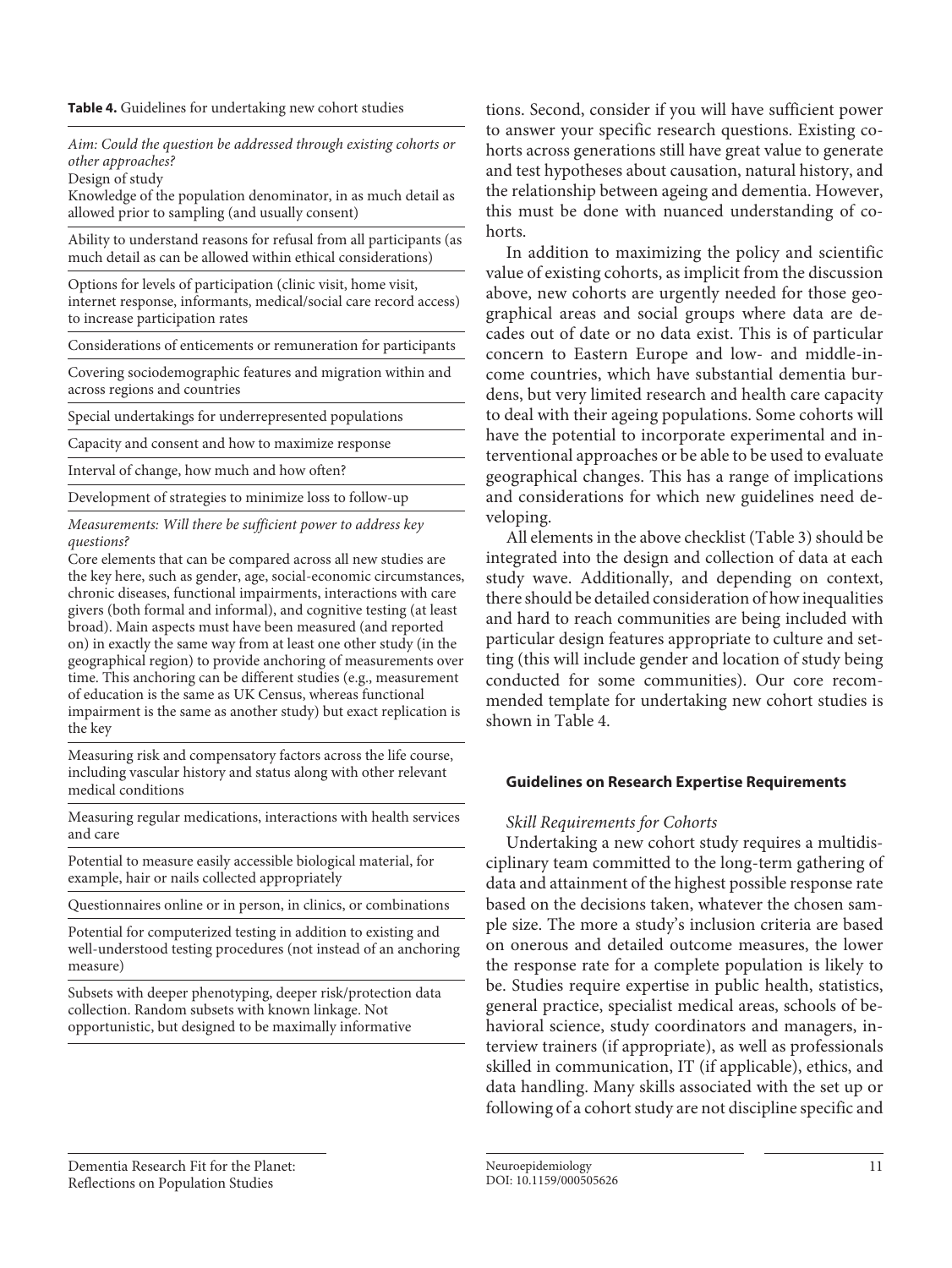therefore not taught through usual channels. Career development can be seriously inhibited for those involved in the set up and follow-up of cohorts unless teams are well resourced.

# *Capacity Building for the Future*

As stated above, the core skills needed for undertaking cohort studies are rarely taught in any formal arena. Years of expertise and knowledge have been captured in this contribution by the leading researchers around Europe (and internationally) who are at the forefront of this type of research. Capacity building presently relies on these research groups to fund, and train, new individuals to be the next generation of population-based researchers. Yet funding does not always allow for such a transition. It takes years for a study to reach maturity from initiation, mostly without core capacity involvement, reliant on single leaders bringing together committed teams over prolonged periods. New areas need developing to meet contemporary challenges, as well as to enhance the value of this type of study, including integration of routine data, biomedical methodology for big data and incorporation of new types of such data in an informative manner (e.g., geospatial, atmospheric, economic, and commercial). Few outside these communities appreciate the detailed issues outlined here. Sadly, on the basis of contemporary investment into dementia research [[33,](#page-12-2) [3](#page-12-2)[5\]](#page-12-4), this is likely to lead to considerable future wasted investment in research avenues which have not been scrutinized fully nor evaluated for population relevance and potential for benefit. Training basic scientists and policy makers to be able to appraise critically (but fairly) evidence from all sources gives additional capacity to the community in terms of understanding population health.

# **How to Use These Guidelines**

# *For Funders*

Read and think about what the balance of your funding is and training for such skills. Long-term vision is required not only for new cohorts, but in particular for future prevention trials.

# *Policy Makers*

Read and apply the evidence provided to you which appears to be compelling, and question who and where did it come from? What constituencies stand to gain and over what time scale?

# *Journal Editors and Reviewers*

Read and think about what you publish, much research is not contextualized and its value is limited because such careful considerations are not made. Further, reviewers are not trained in this and should also take note. This will lead to higher quality publications and greater use of the excellent guidelines on publication standards [[1](#page-12-0)[6](#page-12-5), [3](#page-12-2)[9\]](#page-12-8).

# *Steward of a Cohort which Might Be Population Representative*

Think about whether you could address some of the areas where your study is weaker as there are often other sources of information that can help with contextual value. Think before you overplay your results without consideration of impact.

# *Cohort Investigator Hopefuls, Applying for Funds*

Advise against new cohorts unless you are very clear what this new cohort adds to existing cohorts, that is, a new era is perhaps not necessarily a strong enough argument to start a new cohort. Very clear research questions are required. Study designs should be determined by a statistical power calculation for the main research questions that the cohort would seek to address (as opposed to just collecting as much data as possible to fill a biobank).

Aim for (inter)national collaboration to start few major cohorts, rather than multiple smaller cohorts. Focus on research questions. Measure parameters for these specific research questions in depth, rather than measuring a very broad range of parameters.

# *Other Dementia Researchers of a Non-Population Representative Cohort or If You Work in Primary, Secondary, and Tertiary Care*

Do not translate data of a nonrepresentative sample to a wider population without very careful consideration of the pitfalls. Aim for proof of concept analyses in highly selected populations. Never lose the scope of your cohort: highly selected, limited external validity. Look at your study through the lens of this guidance and see whether you can meet any of the elements.

# *Members of the Public or a Charity*

Question received statements about the evidence, ask where it came from, and how appropriate it is for the challenges that society grapples with.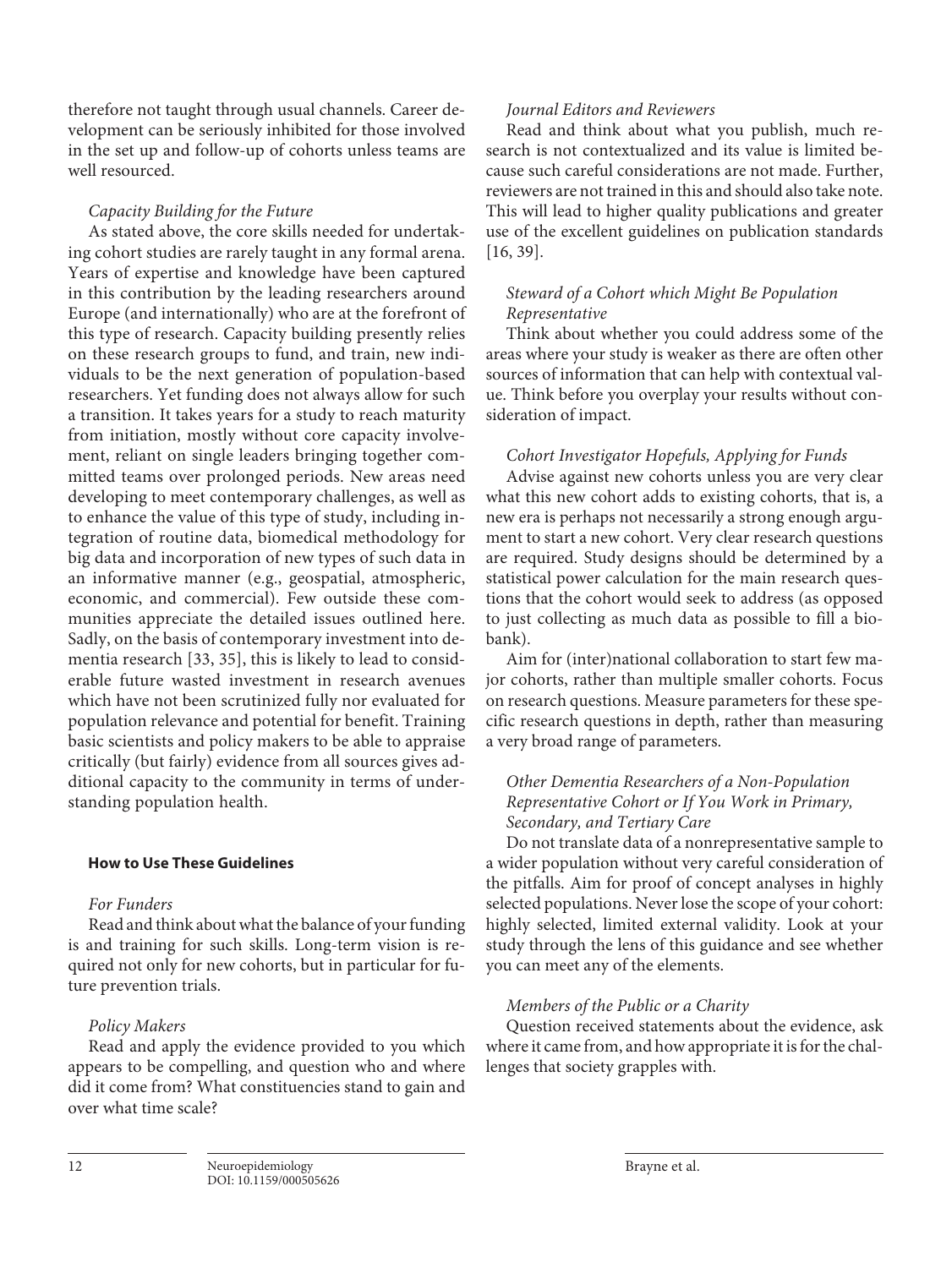#### **Discussion**

This paper synthesizes a unique expert group's knowledge about a key area for society based on centuries of collective experience of ageing populations and dementia. The key messages for researchers and policy makers alike working in the area of brain ageing and dementia research are that there is no substitute for research, including those studies that are conducted across many decades in contrast to other designs that are necessarily short term (e.g., RCTs), which has a population grounding if research is to fully benefit further generations.

We envisage that these guidelines will be of use to researchers and policy makers to assess the value of existing and new cohort studies and determine what is required to carry out and interpret findings relevant to healthy and frail brain ageing, including the dementia syndrome in populations. The guidelines provide a framework to ensure that the highest standard of research can be attained.

There is a need to utilize and maximize current and future investments into cohort studies in order to generate greatest benefit to the public and scientific community alike. It is hoped that these guidelines will maximize these

#### **References**

- <span id="page-12-0"></span>[1](#page-1-0) Wimo A, Jönnson LG. Cost of illness and burden of dementia - The base option. [Accessed 14 June 2017]. Available from: http://www. alzheimer-europe.org/Research/European-Collaboration-on-Dementia/Cost-of-dementia/Cost-of-illness-and-burden-of-dementia.
- <span id="page-12-1"></span>[2](#page-1-0) Wimo A, Jönnson L. G. A. Prognosis to 2030 - Cost of dementia - European Collaboration on Dementia - Research - Alzheimer Europe. [Accessed 14 June 2017]. Available from: http://www.alzheimer-europe.org/Research/ European-Collaboration-on-Dementia/ Cost-of-dementia/Prognosis-to-2030.
- <span id="page-12-2"></span>[3](#page-1-1) WHO. WHO | Dementia: a public health priority. WHO (2016). [Accessed 14 June 2017]. Available from: http://www.who.int/mental\_ health/publications/dementia\_report\_2012/ en/.
- <span id="page-12-3"></span>[4](#page-1-2) Hanseeuw BJ, Betensky RA, Jacobs HL, et al. Association of Amyloid and Tau with Cognition in Preclinical Alzheimer Disease: A longitudinal Study. [JAMA Neurol](https://www.karger.com/Article/FullText/0?ref=4#ref4). 2019, Epub ahead of print.
- <span id="page-12-4"></span>[5](#page-1-3) Skoog I, Börjesson-Hanson A, Kern S, Johansson L, Falk H, Sigström R, et al. Decreasing prevalence of dementia in 85-year olds examined 22 years apart: the influence of education and stroke. [Sci Rep.](https://www.karger.com/Article/FullText/0?ref=5#ref5) 2017 Jul;7(1):6136.
- <span id="page-12-5"></span>[6](#page-1-3) Lobo A, Saz P, Marcos G, Día JL, De-la-Cámara C, Ventura T, et al. Prevalence of "organic

investments through the considered understanding of existing data, repurposing of cohorts, and establishment and efficient design of future cohorts that include anchoring data points to past cohorts and enabling harmonization of data across studies, geographies, and time points which will translate into a robust data source for future research.

These guidelines were developed by a consensus group of experts from across Europe and represent the opinions of the participants. The consensus group was funded by the JPND and was developed through a series of workshops.

#### **Acknowledgments**

We would like to thank the Karolinska institute for hosting the grant (EU-FORTE project dnr. 2014-5166).

#### **Author Contributions**

All authors attended the discussion workshops and contributed fully to the generation of the guidelines proposed. C.E.B. and R.L.B. wrote the manuscript, while all authors provided comments and edits to the text before approving the final manuscript.

brain syndrome" in a Southern European population in two different time periods. The ZARADEMP Project. [Eur J Psychiatry.](https://www.karger.com/Article/FullText/0?ref=6#ref6) 2005; 19(2):112–9.

- <span id="page-12-6"></span>[7](#page-1-3) Matthews FE, Arthur A, Barnes LE, Bond J, Jagger C, Robinson L, et al.; Medical Research Council Cognitive Function and Ageing Collaboration. A two-decade comparison of prevalence of dementia in individuals aged 65 years and older from three geographical areas of England: results of the Cognitive Function and Ageing Study I and II. [Lancet](https://www.karger.com/Article/FullText/0?ref=7#ref7). 2013 Oct; 382(9902):1405–12.
- <span id="page-12-7"></span>[8](#page-1-3) Qiu C, von Strauss E, Bäckman L, Winblad B, Fratiglioni L. Twenty-year changes in dementia occurrence suggest decreasing incidence in central Stockholm, Sweden. [Neurology.](https://www.karger.com/Article/FullText/0?ref=8#ref8) 2013 May;80(20):1888–94.
- <span id="page-12-8"></span>[9](#page-1-3) Schrijvers EM, Verhaaren BF, Koudstaal PJ, Hofman A, Ikram MA, Breteler MM. Is dementia incidence declining?: trends in dementia incidence since 1990 in the Rotterdam Study. [Neurology](https://www.karger.com/Article/FullText/0?ref=9#ref9). 2012 May;78(19):1456–63.
- [10](#page-1-3) van Bussel EF, Richard E, Arts DL, Nooyens AC, Coloma PM, de Waal MW, et al. Dementia incidence trend over 1992-2014 in the Netherlands: Analysis of primary care data. [PLoS Med.](https://www.karger.com/Article/FullText/0?ref=10#ref10) 2017 Mar;14(3):e1002235.
- [11](#page-2-0) DSM-IV and DSM-5 criteria for dementia. [Accessed 14 June 2017]. Available from:

https://www.uptodate.com/contents/ image?imageKey=NEURO/91276.

- [12](#page-2-0) Breeze E, Hart NJ, Aarsland D, Moody C, Brayne C. Harnessing the power of cohort studies for dementia research. [J Public Ment](https://www.karger.com/Article/FullText/0?ref=12#ref12)  [Health](https://www.karger.com/Article/FullText/0?ref=12#ref12). 2015;14(1):8–17.
- [13](#page-2-0) Wu YT, Fratiglioni L, Matthews FE, Lobo A, Breteler MM, Skoog I, et al. Dementia in western Europe: epidemiological evidence and implications for policy making. [Lancet Neu](https://www.karger.com/Article/FullText/0?ref=13#ref13)[rol](https://www.karger.com/Article/FullText/0?ref=13#ref13). 2016 Jan;15(1):116–24.
- [14](#page-2-0) JPND. Longitudinal cohort studies in neurodegeneration research. (2013). [Accessed 14 June 2017]. Available from: http://www. neurodegenerationresearch.eu/initiatives/ jpnd-alignment-actions/longitudinal-cohorts/.
- [15](#page-2-1) Bennett DA, Brayne C, Feigin VL, Barker-Collo S, Brainin M, Davis D, et al. Development of the standards of reporting of neurological disorders (STROND) checklist: a guideline for the reporting of incidence and prevalence studies in neuroepidemiology. [Eur](https://www.karger.com/Article/FullText/0?ref=15#ref15)  [J Epidemiol.](https://www.karger.com/Article/FullText/0?ref=15#ref15) 2015 Jul;30(7):569–76.
- [16](#page-2-1) Weuve J, Proust-Lima C, Power MC, Gross AL, Hofer SM, Thiébaut R, et al.; MELODEM Initiative. Guidelines for reporting methodological challenges and evaluating potential bias in dementia research. [Alzheimers De](https://www.karger.com/Article/FullText/0?ref=16#ref16)[ment](https://www.karger.com/Article/FullText/0?ref=16#ref16). 2015 Sep;11(9):1098–109.